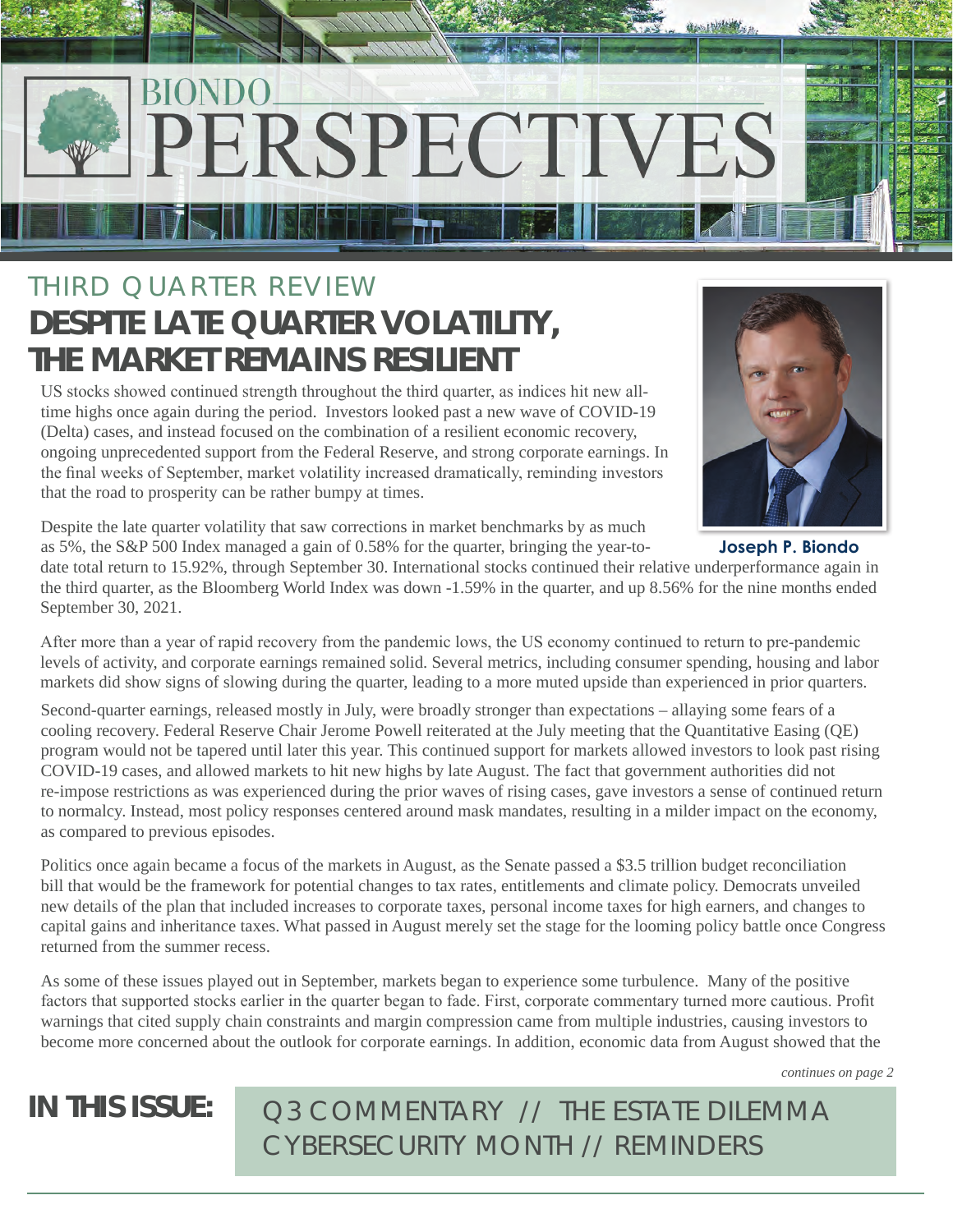PERSPECTIVES



rise in COVID-19 cases had in fact weighed slightly on the economic recovery.

The volatility was compounded by the news that the second-largest property developer in China, Evergrande, was likely going to default on debt payments. Fear of potential financial market contagion hit stocks in late September, and the S&P 500 suffered its first 5% pullback in nearly a year. Markets remained volatile through the end of the quarter, as Washington approached the looming

deadline of a government shutdown with no extension in sight, although that was avoided in the last few days of the quarter.

In sum, the market remained resilient in the third quarter, but the final few weeks of September served as a

reminder to investors that markets will face the resolution of numerous macroeconomic unknowns in the fourth quarter, and while fundamentals remain decidedly positive, an increase in market volatility should be expected.

Market resiliency should not be taken as a sign that risks no longer remain. The impact of the future Fed policy, the pandemic, political wrangling over spending and taxation, and inflation are all unknown at this point. The economy and markets are also in the midst of the shift from rapid recovery to more steady expansion.

The Federal Reserve has communicated that it will begin to taper Quantitative Easing in the fourth quarter, but markets do not yet know when exactly the Fed will start to scale back those asset purchases or the pace at which they will be reduced. If the Fed starts to taper QE sooner than expected, or the pace of reductions is faster than the market has currently priced in, it will likely cause additional volatility.

Regarding the still ongoing pandemic, COVID-19 remains a risk for the economy and the markets. Positively, effective vaccines have allowed policymakers to avoid re-implementing economic lockdowns that could hurt corporate earnings and the economy, but the risk remains that a new COVID-19 variant renders the vaccines less effective, and that would put the economic recovery in jeopardy.

Politics can be a powerful influence on the markets and

**"Corrections of 10%+ occur about once every eighteen months, and investors who ride through these periods achieve much greater success than those that do not."**

over the next several weeks we will learn whether the debt ceiling is extended and if there will be any significant tax increases. If policies from Washington are viewed as negative for corporate earnings or consumer spending, they will

likely cause a rise in market volatility.

Finally, inflation remains elevated at multi-decade highs, and when combined with continued supply chain disruptions due to the ongoing pandemic, corporate margins and profitability have shown signs of weakening. If an increasing number of companies warn about future profitability due to these factors during the upcoming thirdquarter earnings season, it will negatively impact markets.

While risks always remain, the really big picture is that macroeconomic fundamentals are still decidedly positive. It is important to remember that a well-executed and diversified, long-term financial plan can overcome periods of intense volatility, that are much more common than most investors care to admit. Corrections of  $10% +$  occur about once every eighteen months, and investors who ride through these periods achieve much greater success than those that do not.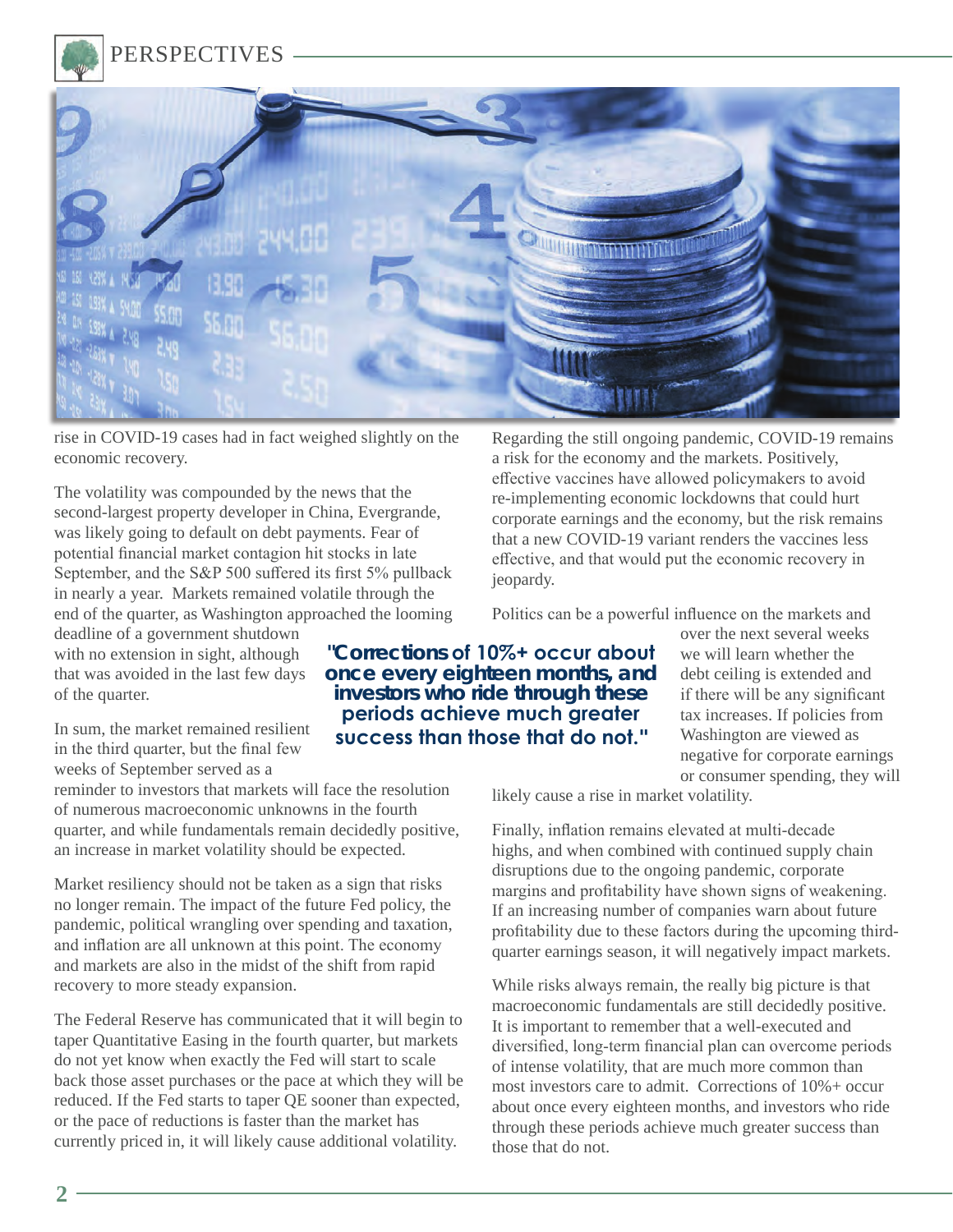We understand the risks facing both the markets and the economy, and we are committed to helping you effectively navigate this challenging investment environment. Successful investing is done best over a long period of time, and even temporary bouts of volatility like we have experienced during the height of the pandemic, are unlikely to alter a diversified approach, set up to meet your longterm investment goals.

While we remain optimistic regarding economic progress in the coming years, we always remain vigilant towards risks to portfolios. We will continue to search for and invest in great businesses, run by exceptional people, that we believe offer excellent returns. We are continuously monitoring these companies and will always strive to make changes as

they become necessary. As always, we appreciate the trust and confidence you have placed in our firm. Our entire team will remain dedicated to helping you successfully navigate this market environment and execute your financial plan. Please do not hesitate to contact us with any questions or to schedule a portfolio review.

**Joseph P. Biondo**

*Chief Executive Officer, Chief Investment Officer Portfolio Manager*

Sources: Index returns – Ultimus Fund Services, Bloomberg; Senate Bill, Federal Reserve – Wall Street Journal; S&P Pullback – Yahoo Finance

The information set forth regarding investments was obtained from sources that we believe reliable but we do not guarantee its accuracy or completeness. Neither the information nor opinion expressed constitutes a solicitation by us of the purchase or sale of any securities. Past performance does not guarantee future results.

## **THE ESTATE DILEMMA**

Recently, we have fielded numerous questions on the Estate Planning landscape and how to best navigate what portends to be some pretty drastic changes. Thus, we felt it timely to write a quick piece on the current landscape as we see it and to share some actionable ideas.

There have never been more favorable tax laws for a decedent with a sizable Estate than now. Current exemptions, indexed for inflation, are at \$11,700,000 per spouse for tax year 2021. This means as long as assets are properly titled with ownership being 50/50 per spouse, or a proper Credit Shelter Trust has been created, there would be no federal estate tax due on Estates worth \$23,400,000 or less for married couples. Actually, this past year, only about 1,900 families owed Estate taxes out of the roughly 2.8 million Americans who passed away.



**Karl A. Wagner, III**

All of this is most certain to change. First, the current law is scheduled to sunset, or

expire, by the end of 2025, which will reduce the individual exemption back to \$5 million, indexed for inflation. The Biden administration currently has proposed roughly the same reduction on the individual exemption by 50%, down to \$5,850,000. As an example:

A retired, single person has a total Estate worth \$10,000,000. If they died tomorrow, the Estate taxes owed would be \$0. If they passed away 1/1/2022 or thereafter, under the proposed plan, the difference between the total Estate amount



 $($10,000,000)$  and the reduced exemption  $($5,850,000)$  will be taxed at a 40% rate, resulting in taxes owed of \$1,660,000. Quite a large difference!

What can be done? **The first strategy is to gift as much as you are comfortable gifting this year to reduce your Estate before any changes are made.** An example looks like this:

A married couple has a combined Estate of \$20,000,000. They decide they only need \$3 million to live on, so they gift \$17 million to their kids and grandkids prior to January 1, 2022. This reduces their lifetime gift exemption to 0 going forward, but their entire \$17 million gift was made tax free. On January 1, 2022, the rate they would pay on that same gift becomes 40% of anything over \$11.7 million. In this case, that would be \$2.12 million in estate taxes. This is a rare, "use it or lose it" opportunity to complete some tax policy arbitrage.